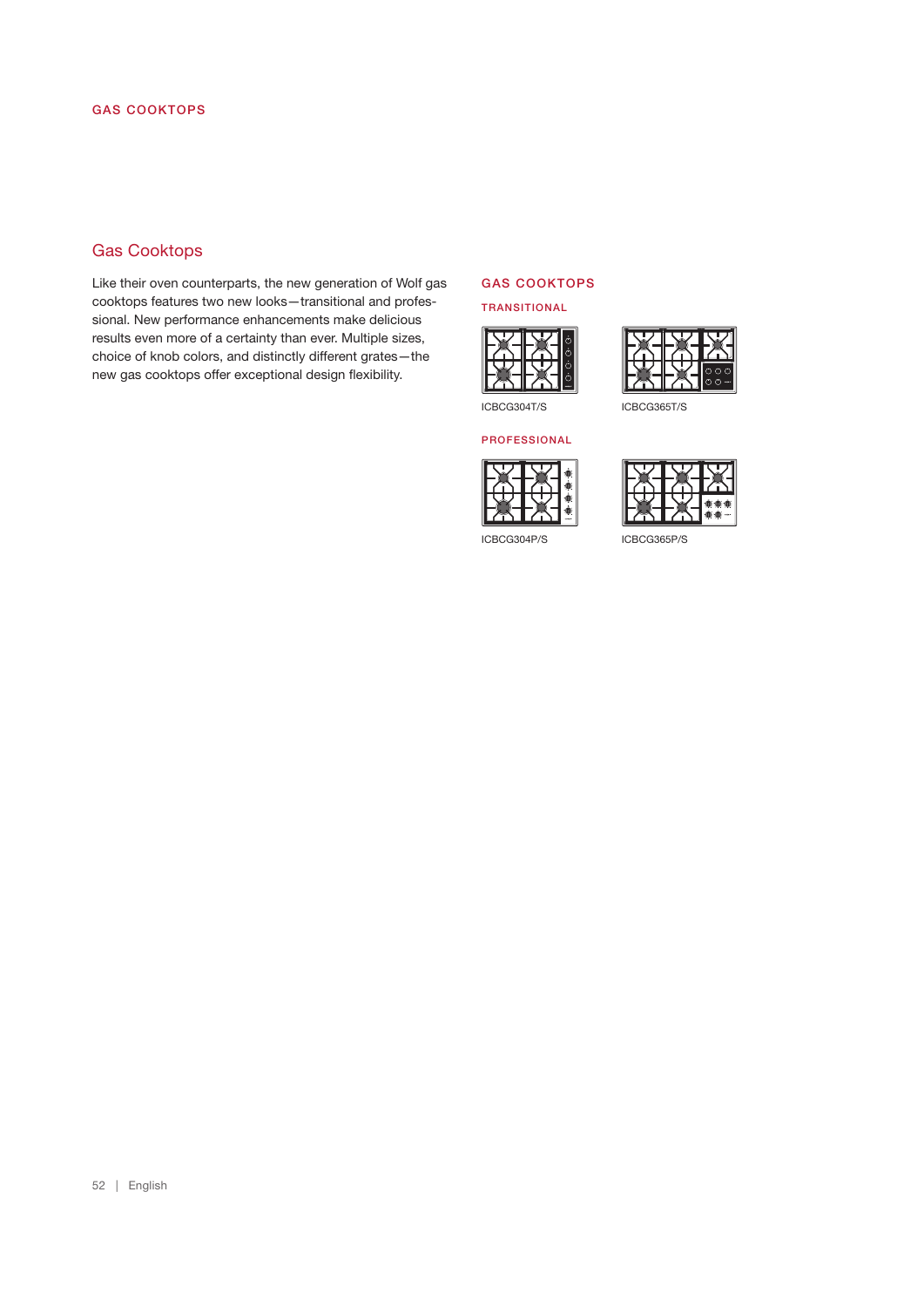# Gas Cooktops

# 76 cm TRANSITIONAL



91 cm TRANSITIONAL



# 91 cm PROFESSIONAL





# BURNER RATING

| 76 cm COOKTOP | kW  |
|---------------|-----|
| Large         | 5.3 |
| Medium        | 3.5 |
| (2) Small     | 2.7 |
| 91 cm COOKTOP | kW  |
| Large         | 5.3 |
| Medium        | 3.5 |
| $(3)$ Small   | 2.7 |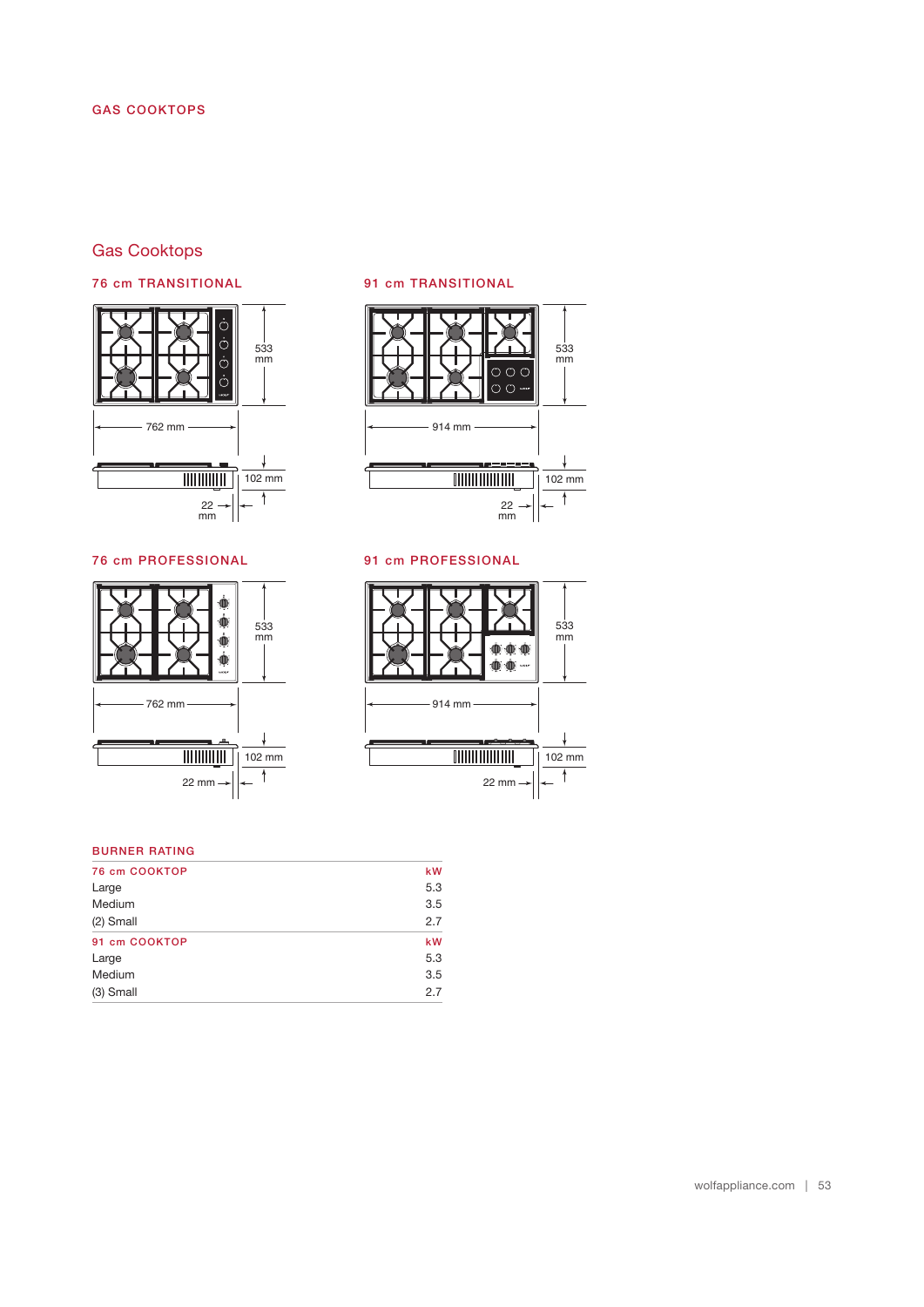# Planning Information

A minimum 51 mm is required from the bottom of the cooktop to combustible materials. If a cooktop is installed above an oven, a minimum of 6 mm is required between the units.

#### ELECTRICAL REQUIREMENTS

Installation must comply with all applicable electrical codes and be properly grounded (earthed).

Locate the electrical supply as shown in the illustration on the following pages. A separate circuit servicing only this appliance is required. A ground fault circuit interrupter (GFCI) is not recommended and may cause interruption of operation.

### ELECTRICAL REQUIREMENTS

| <b>Electrical Supply</b> | 220-240 V AC, 50/60 Hz   |
|--------------------------|--------------------------|
| Service                  | 0.2A                     |
| Receptacle               | grounding-type (earthed) |
| Power Cord               | 1.8 <sub>m</sub>         |

#### GAS SUPPLY

Installation must conform with all applicable gas codes.

A gas supply line of 19 mm rigid pipe must be provided to the cooktop. If local codes permit, a certifed, .9 m long, 13 mm or 19 mm ID fexible metal appliance connector is recommended to connect the units 1/2" NPT (or ISO 7/1-14) male inlet to the gas supply line.

The gas cooktops contain a regulator for natural gas and LP gas.

Wolf natural gas cooktops will function up to 3124 m in altitude without adjustment and LP gas cooktops will function up to 2621 m. If the installation exceeds these elevations, contact an authorized Wolf dealer for a high altitude conversion kit.

## GAS REQUIREMENTS

| <b>NATURAL GAS</b> | wc        |
|--------------------|-----------|
| Supply Pressure    | 12.5 mbar |
| <b>LP GAS</b>      | wc        |
| Supply Pressure    | 25 mbar   |